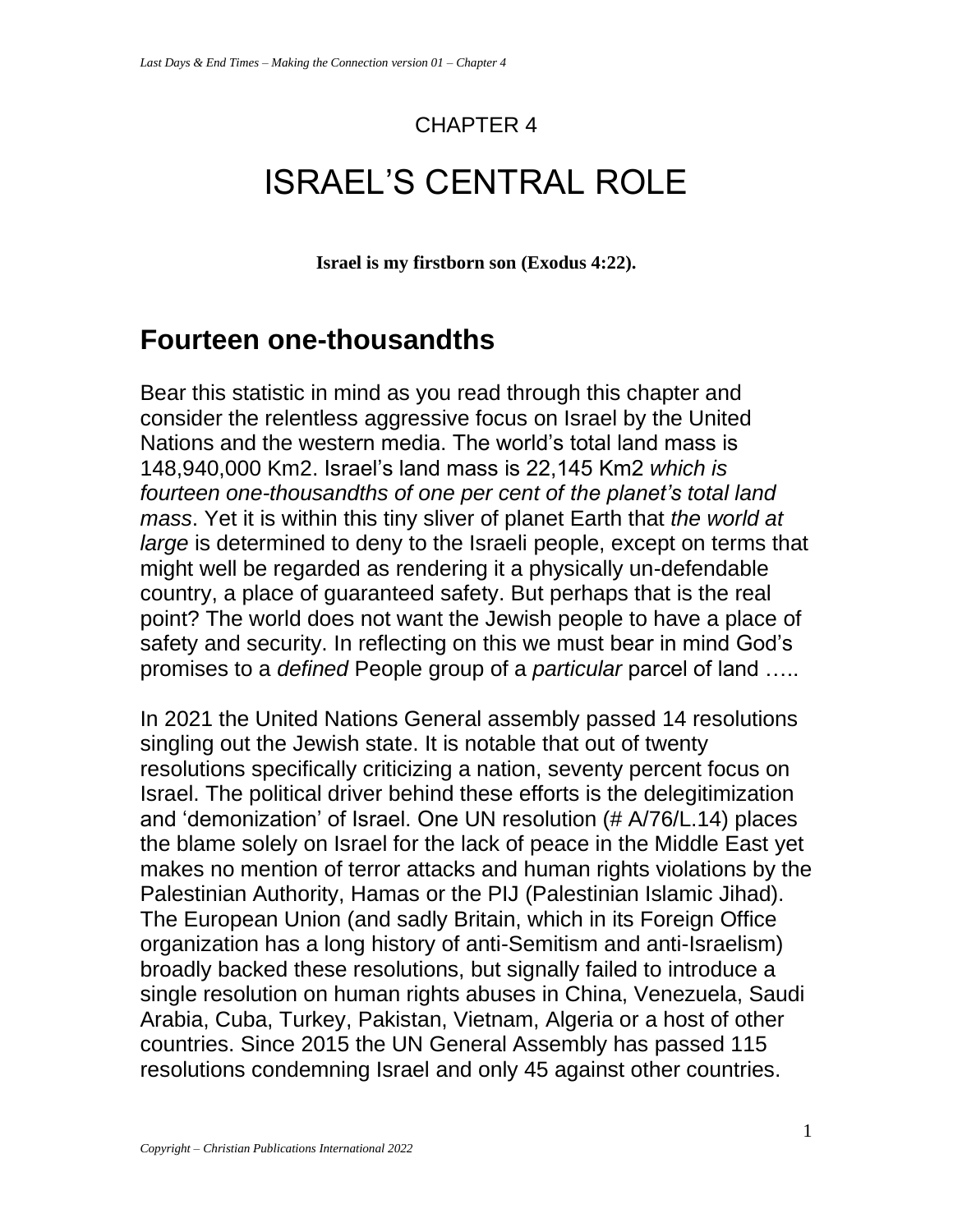Why is the world's ire, hatred and relentless partisan scrutiny so focused on an area of *fourteen one-thousandths of one percent* of the world's surface? Is the real reason spiritual in nature? If so, precisely which spirits are in evidence? Surely Australian writer Kelvin Crombie hits the proverbial nail right on the head when he writes "perhaps the world system just does not want to see that there is a God, as a restored and harmonious Church would be the clearest evidence to the existence of God; or of the God who has a covenant relationship with the nation of Israel"<sup>1</sup>.

### **Whither Israel?**

This is a relatively short chapter, not because our subject is unimportant, but because the question of Israel has been comprehensively addressed by so many other able writers, in more detail, and with perhaps more authority than your author hopes to achieve here<sup>2</sup>. In this chapter we want only to make a few salient points, especially for those readers who may not, hitherto, have considered Israel in the *last days*, or indeed in the *end-time*, scenarios.

We suggest that *the end time* cannot be properly understood in the absence of a clear biblical insight into God's ongoing purposes for His people, Israel. Nor, indeed, can we decipher current events without a clear Israel perspective. Your author strongly recommends that people should not attempt to 'read' every news bulletin and global development solely from the Israel perspective. Such an approach is, we believe, adopted by some of what might fairly be described as *on the 'fringes'* of biblical interpretation. These interpreters have the right general idea, but are apt to interpret the world through a very narrow prophetic lens and draw predictable (and sometimes repetitive) interpretations that may in themselves be questionable; even highly questionable, on occasions. We repeat, however, that a clear Biblical insight into God's persisting activity in, and around, Israel is extraordinarily helpful in these, our present times.

<sup>&</sup>lt;sup>1</sup> "Israel, Jesus and Covenant", Kelvin Crombie, Heritage Resources Pty Ltd, 2017, page 389 <sup>2</sup> See further reading section at the back of this book for some worthwhile suggestions to address this question.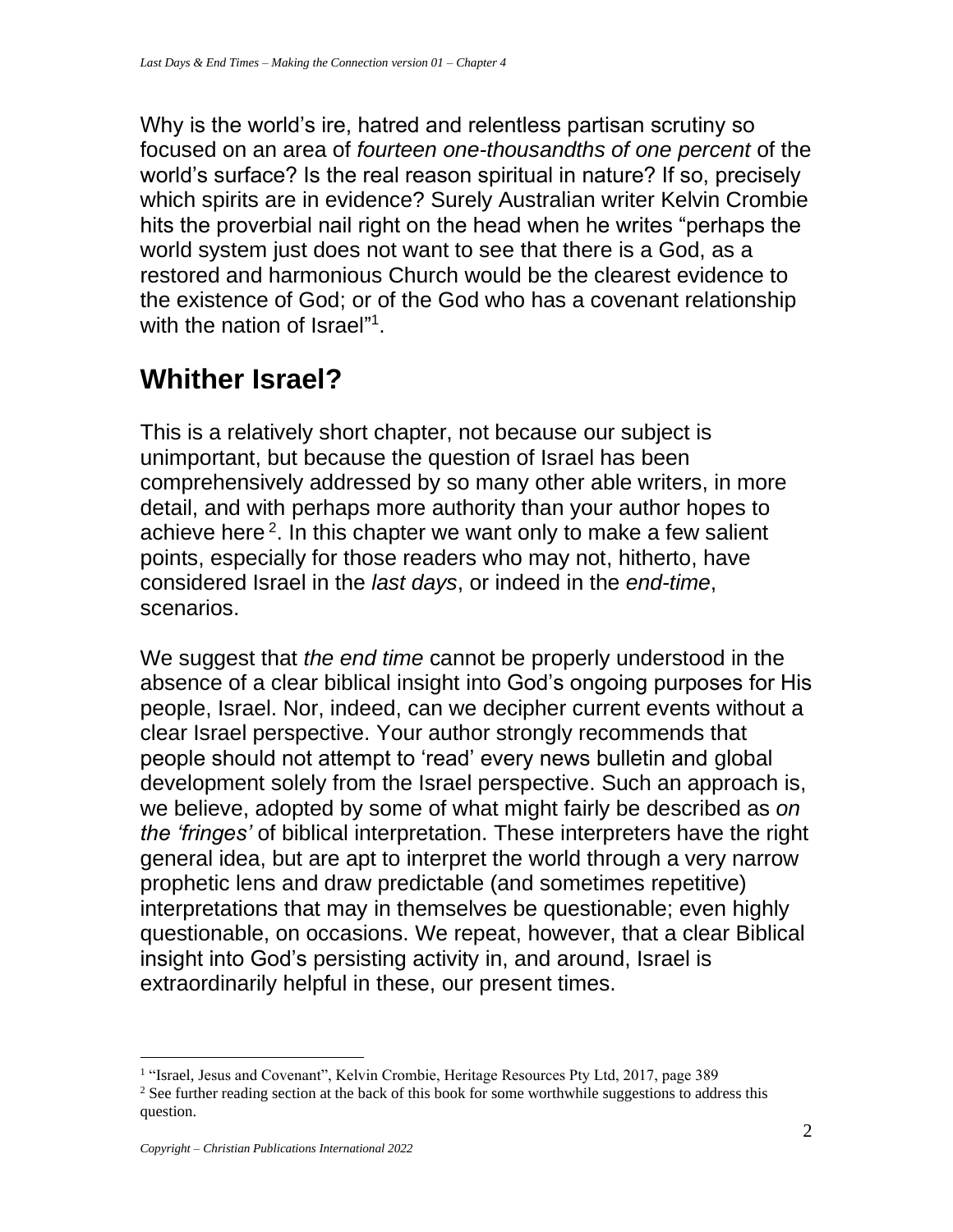There are essentially three predominant perspectives on the question of Israel. The first is **the World's view**. In speaking in this way we are styling 'the World' as all that mass of Mankind at present ill-disposed towards its creator God and resistant to His ultimate purpose expressed through Yeshua His Son – our Messiah. The World's view of Israel is that it is both a nuisance and an aberration. Israel is seen as a danger to 'peace' as a supposedly non-legitimate State, foisted upon the world-community through Europe's collective guilt at Europe's unleashing of the Shoah/Holocaust in the 1940s. The World's view today is essentially hostile to Israel at a political level, and hostile to Jewish people, at a practical level. This view, whilst claiming to be anti-Israel (or 'anti-Zionist'), is normatively anti-Semitic and often does not try to disguise the fact. **The World** will try to 'solve' its Israel problem in its own way and in the light of its own 'wisdom'. For the past 40 years the World has sought a "final settlement" or even a "final solution" to this 'question'. The preferred mechanism has been something called a "two-state solution", but this is presently being amended to a "one-state solution". Yet the outcome for Israeli Jews seems to be much the same …..

The favoured "solution" to the World's Israel-problem seems to be to corral the Israeli people (and in this they mean Jews, as many Israelis are actually of Arab extraction and live safely and contentedly within Eretz Israel's national borders) into small, solely Jewish-governed areas. These anticipated Jewish areas will not be contiguous, nor defensible in any realistic understanding of that term 'defensible'. We wonder whether the term 'Jewish ghetto' may most aptly describe the World's ambition for Israel's collective security within its own land. A useful proxy for 'the World' in this context might be considered to be The United Nations Organisation (UN) which has been singularly anti-Israel almost since the UN's inception in 1945, even before the rebirth of Israel in 1948. Today the UN acts as both judge and jury in its condemnation of Israel, having issued more 'resolutions' about Israel than about any other country on the planet!

At the time of preparing this book, a "one-state solution" had recently been aired, in the context that several Arab nations had settled upon a form of peace with Israel ('The Abraham Accords') which, in turn, had reduced the so-called *Palestinian question* to one of secondary status. At the same time Syria was in civil war and Egypt was deeply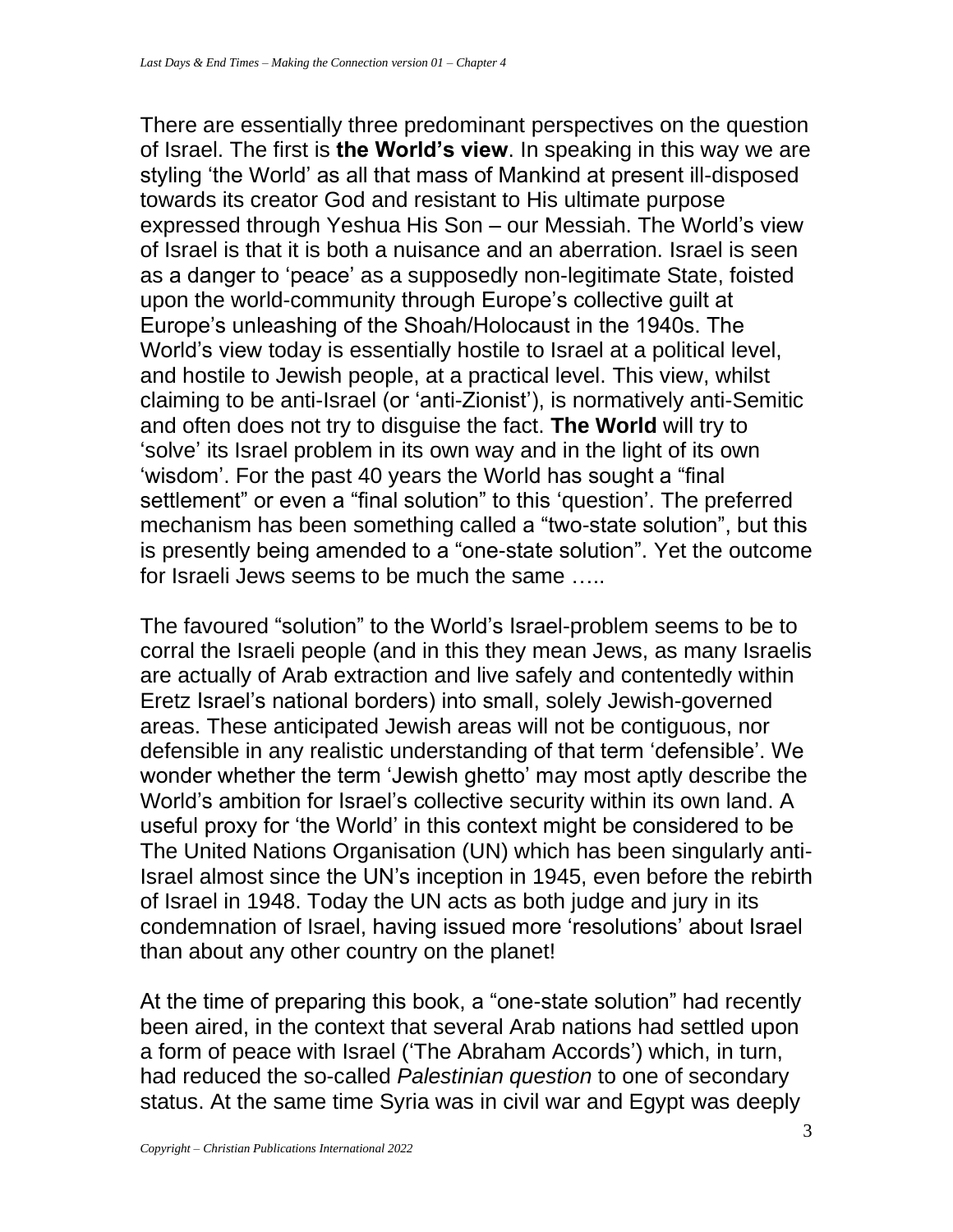concerned about terrorist violence within its society. At a practical level, some of the support for a two-state solution had simply evaporated. A one-state solution seemed to entail the political cantonment of Israel and an enhancement of the political rights of Arab Israelis (as opposed, presumably, to Jewish Israelis) as a form of *positive discrimination*. Demographically, the Arab population seems likely to overtake the Jewish population<sup>3</sup>, so a one-state solution may prove to be a quicker mechanism to undermine the reality of Israel as a Jewish state, than the stalled 'two-state solution'.

The second predominant worldview on Israel emerges from within those institutions that collectively are referred to as "**the Church**". In using this term your authors draw a clear distinction between "the church" as a series of Man-made institutions, versus the *spiritual* Body of Messiah Jesus collectively referred to as "church" in the sense of being His *corporate body*, of which Messiah Jesus is the Head. We would style that Christ-focused "church" as being *the true church*, and Jesus Himself surely made that distinction (Matthew 16: 18).

The institutional Church's collective understanding of Israel, both as a political / geographical entity, as well as a cultural people collectively and globally thought of as "Israel", can be summarized by the term **Replacement Theology** (or "Fulfillment Theology" which, at a practical level, amounts to the same thing). Via this 'theology', the institutional church perceives itself as being *the new Israel*, having assumed responsibility from, and replaced, 'old Israel' which it sees as being terminated by, in, and through "the New Covenant"<sup>4</sup>.

'Replacement Theology' is sometimes modified into 'Two Covenant Theology' in the minds of some church folk $5$  who may be slightly better disposed towards Israel. The idea here is that Jewish people do not need to hear the good news of Yeshua Messiah as they will be

<sup>&</sup>lt;sup>3</sup> Note that population data seems to be as confused and debated as any other question about Israel and 'the Palestinians'. Received wisdom, however, is that eventually the Arab Israeli population will overtake the Jewish Israeli population *at some point*. At precisely what point is open to debate as this question is highly politicised!

 $4$  This idea emerged in the Byzantine era and was inherited by Catholicism, Orthodoxy and (some) Protestants. In its earlier Catholic manifestation, this "Replacement" worldview became a considerable political and social reality in the Dark Ages. It has permeated the institutional churches ever since. <sup>5</sup> Often of a more 'liberal' persuasion.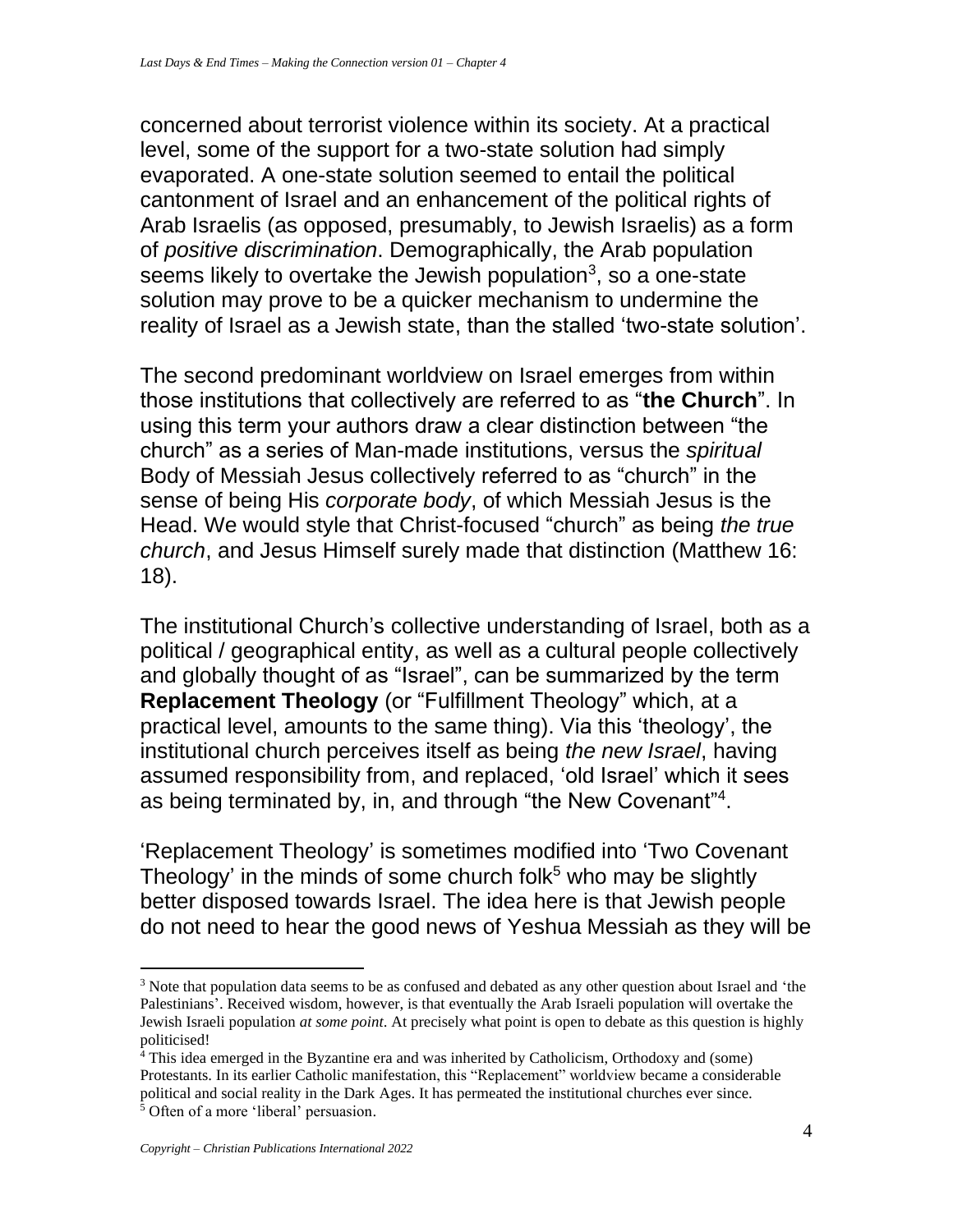'saved' (if at all) by adherence to Rabbinic Judaism and their observance of the Torah. By this view Christians are to be 'saved' through their altogether easier and more comfortable "New Covenant" of grace, wherein Jesus has already "paid the price" for the penitent sinner. Jews, by contrast, have to 'earn' their Salvation through Torah observance. We surely do not need to state that this obtuse view is nowhere supported in Scripture, nor the specific teachings of Jesus.

The third popular view on Israel can best be summarised by the term **Classical Zionism**<sup>6</sup> which understands that His covenants with Israel are not abrogated by God, nor are they 'replaced' by the New Covenant. This view, rather, sees the New Covenant as augmenting the older covenants and being the end-point in God's covenantal purposes. Classical Zionism is the broad view of the author of *this* book. Classical Zionism takes the text of the Bible in its plainest sense and accordingly sees God's unconditional prophetic promises to Israel as remaining in force and not 'fulfilled' in, or via, some other entity. **Enlargement Theology** is the prism through which we understand God's over-arching purposes, as opposed to Replacement Theology. Rev Alex Jacob's seminal work "The Case for Enlargement Theology" <sup>7</sup> is the clearest exposition of this hermeneutical approach.

All of this has been widely explored in the literature before. Liberal Christians<sup>8</sup> do not see the Bible as authoritative. Thus, in their own estimation, they possess their 'get out of gaol free card', and can ignore Israel as an issue. They "interpret" the Bible using their hermeneutic of eisegesis (reading-in to Scripture what they want or expect to be there) and use that mechanism to eliminate Israel from God's eternal story.

#### **God's dealings with Israel**

In my 2009 book "Rebel Church", I made the simple observation that Christians who fail to gain a thoroughly biblical insight into God's ongoing purposes for Israel will be increasingly perplexed in the years

<sup>&</sup>lt;sup>6</sup> e.g. as defined in David Pawson's book "Defending Christian Zionism"

<sup>7</sup> See further reading section at the back of this book

<sup>8</sup> Those holding a low view of Scripture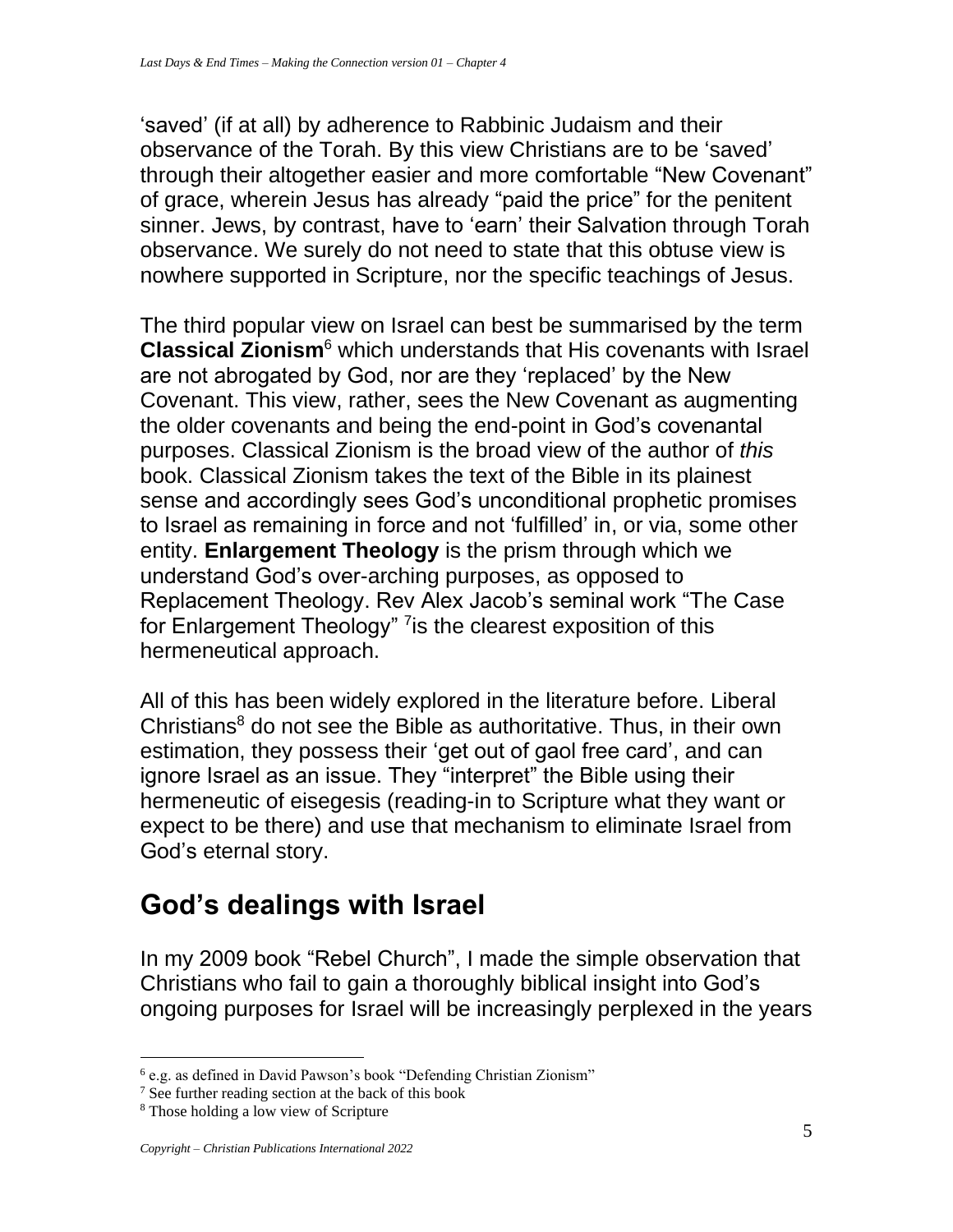ahead. Why? As Israel continually pops up in the world's media and some Church folk state, categorically and with certainty, that Israel has a distinct and continuing role in God's end-time purposes, so naive or biblically illiterate Christians will be torn between the World's unswervingly anti-Israel (and pro Palestinian) narrative, whilst the Bible seems prima facie to demonstrate God's equally unswerving commitment to, and ongoing purposes for, His ancient Covenant People<sup>9</sup>. What to believe? Whom to believe? Something has to give! In this situation it is generally Biblical exegesis that "gives" and many church folk find it impossible to swim against the tide of anti-Israel rhetoric.

The week this chapter was first prepared (mid-May 2021) Israel was again in the media spotlight as a fresh mini 'intifada' was underway. Anti-Semitic sentiment throughout Europe (and indeed under a seemingly pro-Palestinian/anti-Israel President Biden in the USA) was at a post-World War Two all-time high. Biblically astute Christians assess all this anti-Israel hatred in the light of what the Bible reveals of an impending false peace and a false peacemaker associated with Israel's future. Of course some commentators argue that prophecy concerning Israel has all been fulfilled in the past and therefore has no modern relevance. That a Liberal Christian might argue this case is unsurprising, since they do not hold a high view of Scripture and do not base their worldview upon Scripture. When those Christians that are generally biblically astute, Bible-believing and hold a high view of Scripture, argue much the same ('it's all in the past'), we should be rather more surprised. Why? Because many key prophecies concerning Israel have never been fulfilled, as this table reminds us:

| <b>GOD'S DEALINGS WITH</b><br><b>ISRAEL/THE HEBREW</b><br><b>PEOPLE</b>                                                       | <b>BIBLE</b>   | <b>SUMMARY COMMENTS AND</b><br><b>KEY QUESTIONS</b>                                                                                                                                                                   |
|-------------------------------------------------------------------------------------------------------------------------------|----------------|-----------------------------------------------------------------------------------------------------------------------------------------------------------------------------------------------------------------------|
| God's promise of an heir to Abram is<br>immediately followed by the promise<br>of land. This is God's covenant with<br>Abram. | Gen 15: 7 & 18 | Here God promises to Abram's<br>descendants a specific land -<br>bounded by the river of Egypt to the<br>Euphrates; the existing 10 small<br>tribes in possession are named.<br>Sweep of land from Iraq to Egypt (?). |

<sup>&</sup>lt;sup>9</sup> We should add that there is widespread lack of understanding amongst church-attending Christians about the nature of the interrelationship of what some call "the old covenant" versus what is generally thought of as "the new covenant".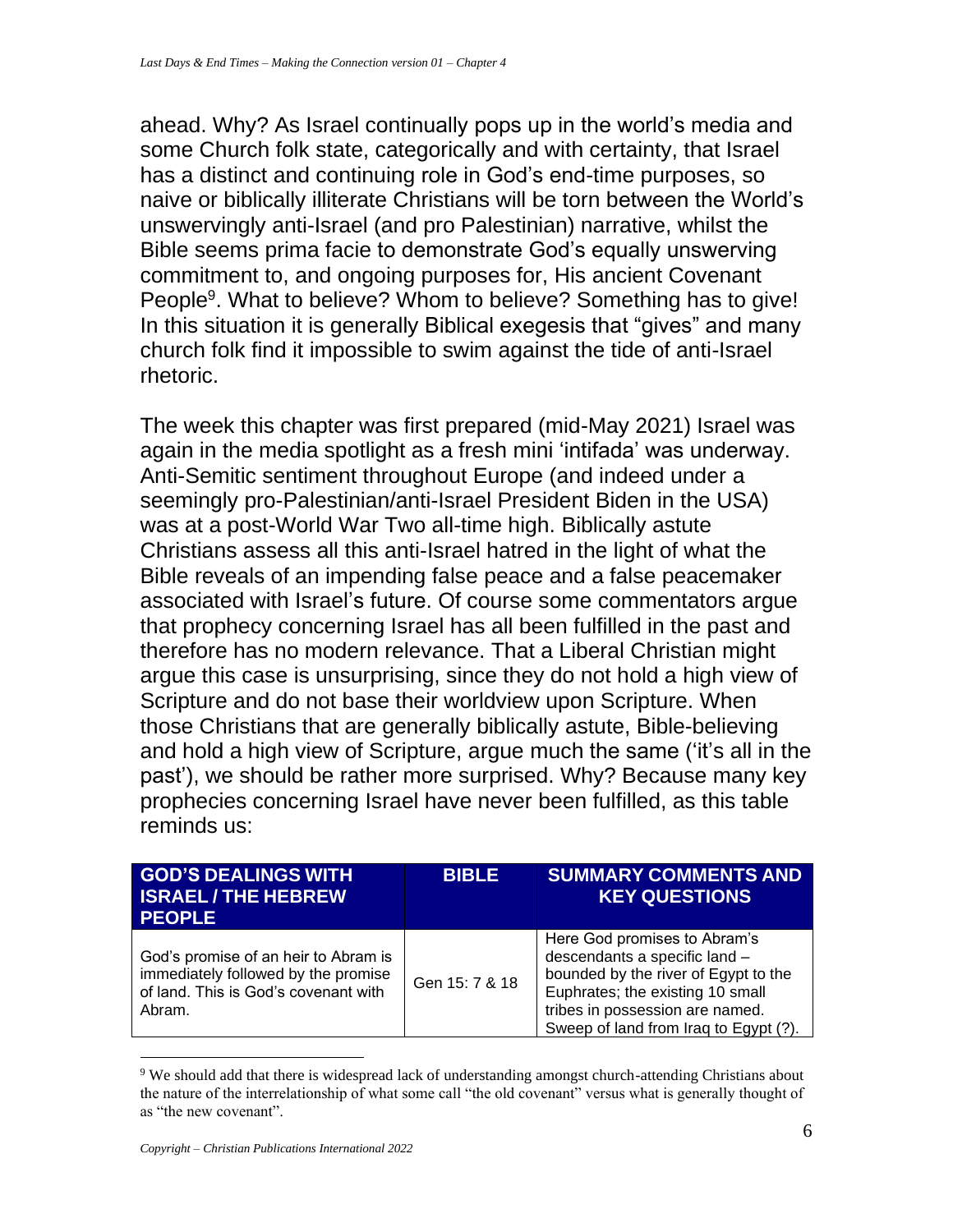| Abram becomes Abraham - the<br>father of many nations                                                 | Gen 17:4                    | God promises to be the father of<br>Abraham's descendants - for males<br>the sign of circumcision is required.<br>For the Church, circumcision no<br>longer required - see Galatians 5: 2.                                                                                                                                                                 |
|-------------------------------------------------------------------------------------------------------|-----------------------------|------------------------------------------------------------------------------------------------------------------------------------------------------------------------------------------------------------------------------------------------------------------------------------------------------------------------------------------------------------|
| Through Abraham's offspring all<br>nations will be blessed                                            | Gen 22: 18                  | Generally understood to be via Jesus<br>the Messiah and through His true<br>Church - the body of Christ                                                                                                                                                                                                                                                    |
| The Edomites were cursed because<br>they rejoiced at the desolation of the<br>'inheritance' of Israel | Ezek 35: 15                 | Plainly the inheritance of Israel that<br>was 'desolate' was the lands of<br>Israel. Those who rejoice in Israel's<br>woes seem to be paid back in kind. Is<br>this still true today?                                                                                                                                                                      |
| Prophecies against Israel's<br>neighbours                                                             | Ezek chapters<br>25 thru 30 | Israel has always been under attack<br>(why?). Is there a read-across to the<br>woes of the modern enemies<br>(neighbours) of Israel?                                                                                                                                                                                                                      |
| Exile followed by home-coming                                                                         | Ezek 36:8 &<br>37:14        | Prophecies often have a near term<br>and a long term outworking. (Two<br>audiences - the one for whom the<br>prophecy was originally written, and<br>for us - succeeding generations).<br>There were 2 major exiles in OT<br>times - to Assyria and to Babylonia.<br>After a period of punishment the<br>Israelites were allowed by God to<br>return home. |
| Israel's geography                                                                                    | Ezek 47: 15 thru<br>23      | This is a more granular description of<br>Israel's inheritance.                                                                                                                                                                                                                                                                                            |
| The Psalmist remembers God's gift<br>of the Holy Lands to Israel                                      | Ps 78: 54                   | God brought the Israelites to their<br>lands as an inheritance. He drove<br>other tribes out before them. Did God<br>have a "right" to do this?                                                                                                                                                                                                            |
| God revealed His laws to Israel                                                                       | Ps 147: 19                  | He has done so for no other nation -<br>they do not know His laws.                                                                                                                                                                                                                                                                                         |
| I will put Israel in her own land, never<br>more to be uprooted                                       | Amos 9: 15                  | When was this prophecy fulfilled? If it<br>hasn't been fulfilled, when will it be?<br>See also Jeremiah 16: 14-15.                                                                                                                                                                                                                                         |
| Moses is Israel's accuser - says<br>Jesus                                                             | John 5:45                   | God continued to work out His<br>purposes in the Lord Jesus' time.<br>The Lord Jesus recognized this.                                                                                                                                                                                                                                                      |
| The terms on which Israel may live<br>there                                                           | Jer 7: 5                    | If you change your ways, deal justly,<br>protect aliens, then I will let you live<br>there forever and ever. What does<br>forever and ever mean? Why the<br>emphasis? Is this the same 'forever<br>and ever' as in Galatians 1:5?                                                                                                                          |
| Loss of lands because of sin                                                                          | Dan 9: 4 ff                 | As throughout the OT, Israel's<br>punishment is directly associated<br>with her sin (e.g. verse 11). This is a<br>consistent message throughout the<br>OT.                                                                                                                                                                                                 |
| Israel is the apple of God's eye                                                                      | Zech <sub>2</sub> : 8       | What happens to those who still<br>attack the apple of God's eye - is this<br>true today?                                                                                                                                                                                                                                                                  |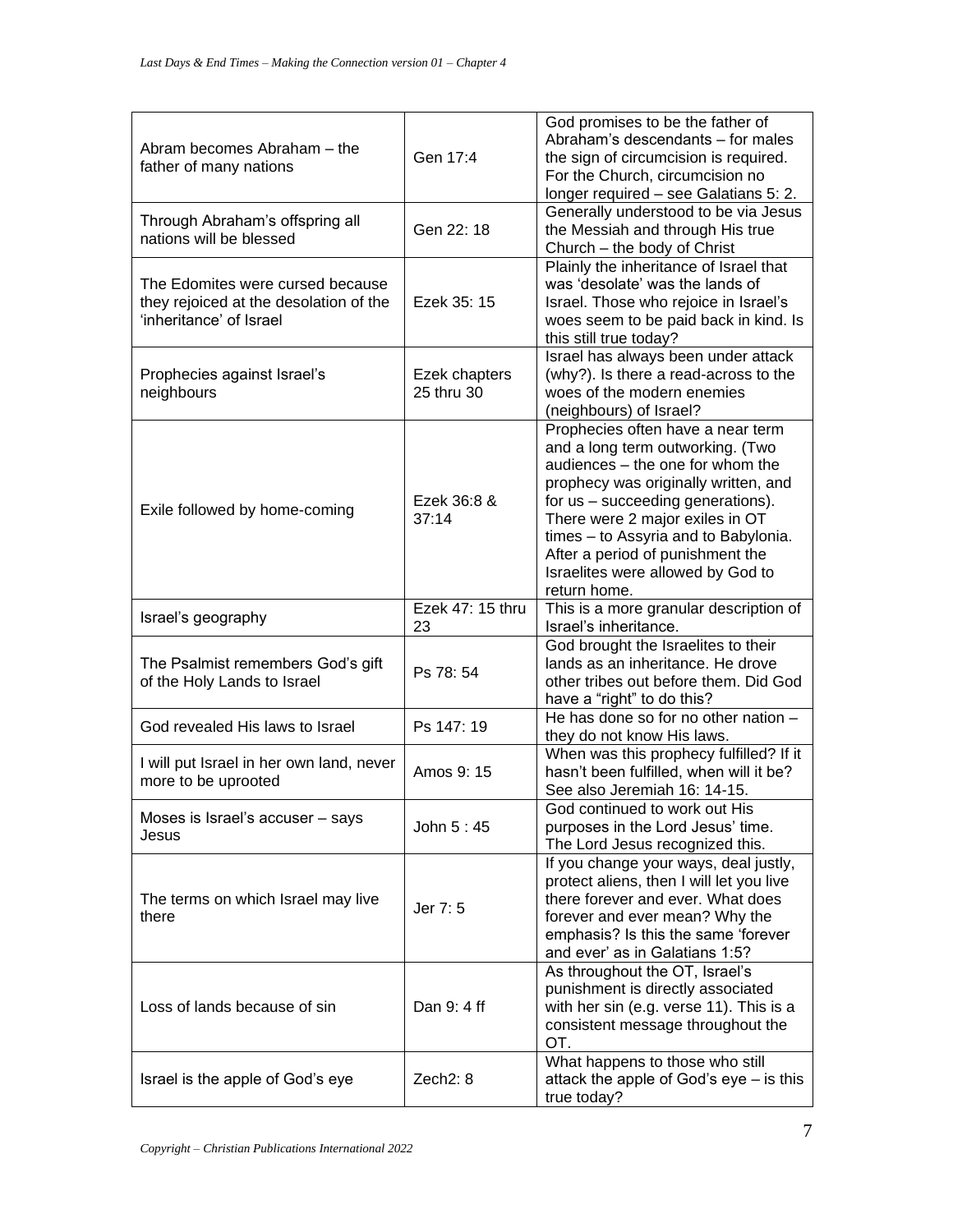| Can a Nation be born in a day?                                                                                        | Isa 66: 8                         | Some see this as a prophetic insight<br>into 14 May 1948. Are they wrong to<br>do so?                                                                                                                                 |
|-----------------------------------------------------------------------------------------------------------------------|-----------------------------------|-----------------------------------------------------------------------------------------------------------------------------------------------------------------------------------------------------------------------|
| Jerusalem will be "an immovable<br>rock for all Nations"                                                              | Zech 12: 3                        | When in the past did this happen?<br>What is the meaning of this prophecy<br>if it yet lies in the future? Are we<br>beginning to see this becoming true<br>in our own day?                                           |
| All nations will rise up against Israel                                                                               | Zech 14: 2                        | Has this prophecy been fulfilled<br>(especially verse 4)? If not when will<br>it be?                                                                                                                                  |
| God's help to Israel - Israel survives!<br>God remembers His covenant - and<br>will establish an everlasting covenant | Ps 124<br>Ezek 16: 60             | But surely this is still true?<br>But surely this is still true?                                                                                                                                                      |
| God's promise of peace to Israel                                                                                      | 2 Sam 7: 10<br>Heb $3: 18 - 4: 1$ | No longer disturbed  has this yet<br>been fulfilled?<br>The Jews were unable to 'enter'<br>because of their unbelief - but will<br>there come a time when they do<br>believe and may therefore 'enter their<br>rest'? |
| God's plans remain forever                                                                                            | Ps 33: 10 - 11                    | The Lord thwarts the plans of men<br>(and nations) but His plans stand<br>forever. Can we apply this to the<br>Jews and to Israel?                                                                                    |
| Deliverance promised                                                                                                  | Micah 2: 12 - 13                  | Is there a near term as well as far<br>term outworking of this?                                                                                                                                                       |
| God promises to bring Israel back                                                                                     | Lev 26: 42 - 45                   | Is there a near term as well as far<br>term outworking of this? In the light of<br>other evidence, this underlines the<br>all-time aspect of Israel's connection<br>with the lands.                                   |
| New covenant foretold                                                                                                 | Jer 31: 31 - 34                   | When will this happen, if it has not<br>already happened?! Note with which<br>Nation this new covenant is "cut".                                                                                                      |
| God will bear his holy arm before all<br>nations                                                                      | <b>Isaiah 52: 10</b>              | This cannot refer to Cyrus because<br>Israel was redeemed from just one<br>nation - not all nations. So when will<br>this happen? Where does 1948 fit<br>into this?                                                   |
| Future unprecedented peace for<br>Israel?                                                                             | Isaiah 63: 7                      | Jer 31:28, 31: 36, 32: 42, 32: 37 -<br>41, 33: $6 - 8$ . When did this happen if<br>not in future? Also, Isaiah 19: 23-25.                                                                                            |

#### **Notes**:

A recurrent theme through the OT is God's husband-like love for His people Israel, and their continual rebellion against Him. The promise of a *new covenant* is explicit, but this does not negate the older covenant(s). Rather, it enlarges the older covenants. If God's covenant (contract) with Israel is said to be inherited by others (i.e. the Church) because of its repudiation by Israel, then surely God would have said this explicitly in the NT. If any modern contract was to be assigned from one party to another, a lawyer would express this explicitly – is God less diligent than a modern lawyer?!

The Bible verses tabled above, although random and arguably not set clearly in any context, nevertheless appear to support the view that God's promises are made and kept for all time. The very fact of Israel's survival (or rather, the Jewish people's survival) through 4 millennia of attack suggests that God is indeed true to His promise, *unless you take the view that some other spiritual power has been protecting Israel*.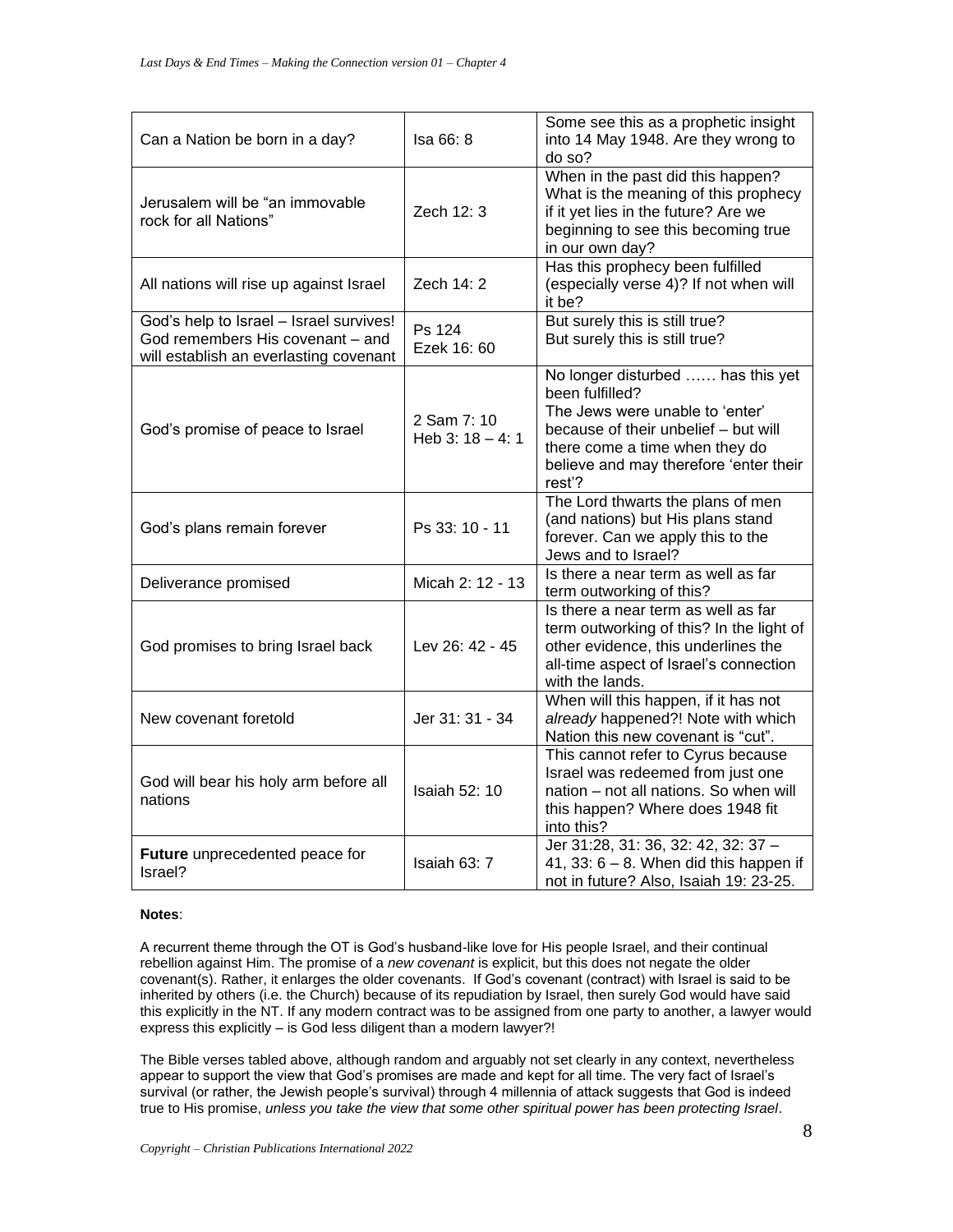Why should we believe that Rome's enforced exile of the Israelites (actually the Second-Century Judeans and Galileans) would have an outcome different from that already experienced by Israel after the Assyrian and the Babylonian experiences of exile? The Roman exile was longer and infinitely more painful, because the sin was the greatest of all (rejection of the Messiah). But in the same way we expect the return of the Messiah at the final crisis in world history, should we not also expect a return of the Hebrew people to their inheritance? And should we not expect that those who oppose this claiming of inheritance (i.e. actively oppose modern Israel's right to exist) to be themselves opposed by God, and to suffer the same sort of consequences suffered by Israel's ancient enemies?

God's unhesitating love for Israel is expressed beautifully in Jeremiah chapter 31 and leads straight into the prophecy of a new covenant (Jer 31: 31) understood to be a covenant through the Lord Jesus and with all people – the old Abrahamic and Mosaic covenants are enlarged by the new.

If God's "forever" promises to the Jews can be broken by God, then can we have confidence in His NT "forever" promises?

The Jews have certain obligations to 'aliens' in their midst, but by implication those aliens also have obligations to their hosts [ e.g. Romans 13:1 and Jeremiah 29:7 ]. This may go some way to explain the present intractable issues between Israel and the 'Palestinians.' In this regard it should be noted that the use of the name 'Palaestina' (or in full *Syria Palaestina*) by the Romans at the close of the Bar Kokhba revolt (ended AD 136) was part of Roman policy of extinguishing the memory of Jews from their lands (what today we would call ethnic cleansing). 'Palaestina' was derived from ancient *Philistia* – the most intractable of Israel's ancient enemies – the Philistines. Classical scholars have used the name 'Palestine' ever since to describe the biblical lands, but note that 'Palestine' was not a political reality until 1919 when the British used it as a title for the lands ceded to British control by the League of Nations. It is an interesting fact that the name chosen, although scholarly, has certain theological - even spiritual - overtones.

If the OT promises and NT confirmations are taken at face value, then the widespread attempts to undermine modern Israel may also have theological and spiritual overtones.

**Covenant theology**: the promises of the covenant undergo expansion (via the Church) but they never suffer abrogation. The NT does not *emphasise* a literal restoration of Israel. Why? Partly because the final outworkings of the Jewish War ending in AD70 and the Bar Kochba revolt of AD 132-136 had not yet happened at the time the New Testament was written. So the question had not arisen (?). In any case, the Gentile church began to see itself as being the future of 'Israel'. But an argument from silence – i.e. the NT does emphasize the literal restoration – cannot be conclusive, especially when set against the other clear pointers that the Bible gives us, starting with the old Moses covenant. \* see David Pawson "*Israel in the New Testament*". Whilst the NT does not emphasize the literal restoration, it certainly alludes to it in many places, and David Pawson's book is an excellent resource to pursue an in-depth exploration of God's purposes in this regard.

#### **Being honest**

In reviewing the above Table and associated Notes, readers are encouraged to ask themselves – and indeed, *to try to answer for themselves* – the general questions that it raises. The prophecies are sufficiently direct and unequivocal for us to 'pose' the questions in the way we have, above. God has given us clarity in His intentions, so we are entitled to ask in each specific prophetic revelation, **\*** has this happened (and if so when)? **\*** if this has not happened are we right to assume that its fulfillment lies in the future (and if not, why not?). And finally, **\*** how does this foretelling speak to us today? These are of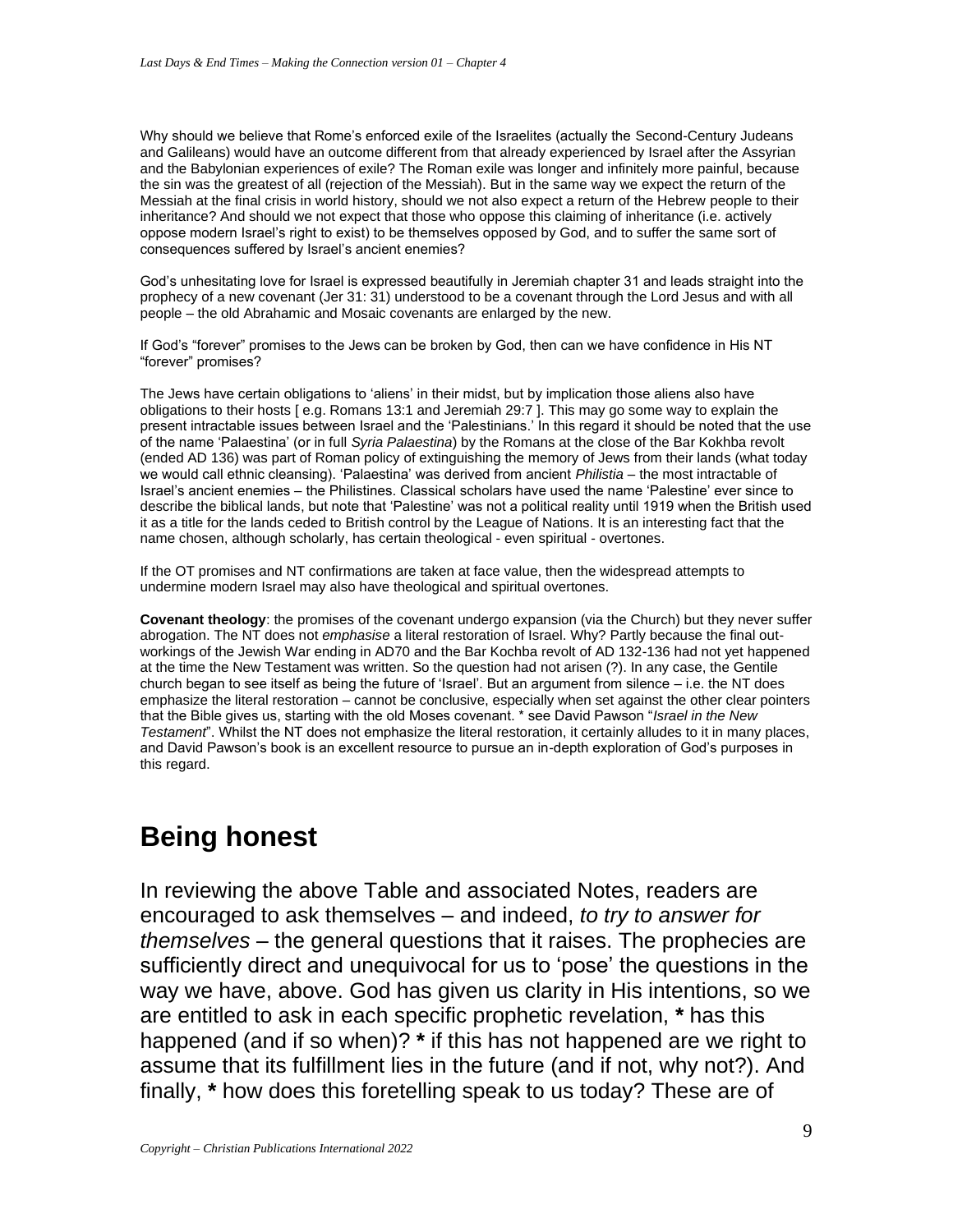course vitally important questions. It is ultimately dishonest to try to 'dodge' or ignore them, as these questions will simply not go away.

As we draw this chapter towards its conclusion, let us summarise. So many excellent Christian writers have explored this subject over so many years, both before - and especially since - the recreation of the State of Israel in 1948, that we can be sure that the broad outline and much of the detail of God's ongoing purposes is well enough understood today – at least by those prepared to engage spiritually and biblically with God's revealed purposes. The Bible is clear! If we are unclear it may just be that we do not want to engage honestly with the Bible!

The reason why so much of 'the church' is all at 'sixes and sevens' about this matter is because 'the church' is uncomfortable with the implications and conclusions that must be drawn. Much of the institutional church remains in denial about Israel, and too many church folk are, in any case, woefully disconnected from Scripture. That Israel will be a huge stumbling block to the institutional churches in the closing stages of this age, and by the same token to many individual Christians, is something that your author explored in the book "Rebel Church". It is hugely ironic that much of the institutional church seems readier to speak and engage with Rabbinic Judaism<sup>10</sup>, in various interfaith forums, than with Messianic Judaism – that is with those Jewish people who do follow Yeshua ha Massiasch – Jesus the Messiah. It is almost as though Messianic Jews constitute, for the institutional churches, an embarrassing and inconvenient *elephant in the room*, and to engage with our *professing* and *declared* Jewish brothers and sisters raises too many uncomfortable questions.

## **Overjoyed**

Not so, however, for many individual Christians who do search the Scriptures, in true Berean style. Many, many individual Christians are indeed excited and overjoyed at what God continues to do amongst His chosen peoples, and at the very evident outworking of His prophetically declared purposes.

<sup>&</sup>lt;sup>10</sup> which remains ill disposed towards the reality of Yeshua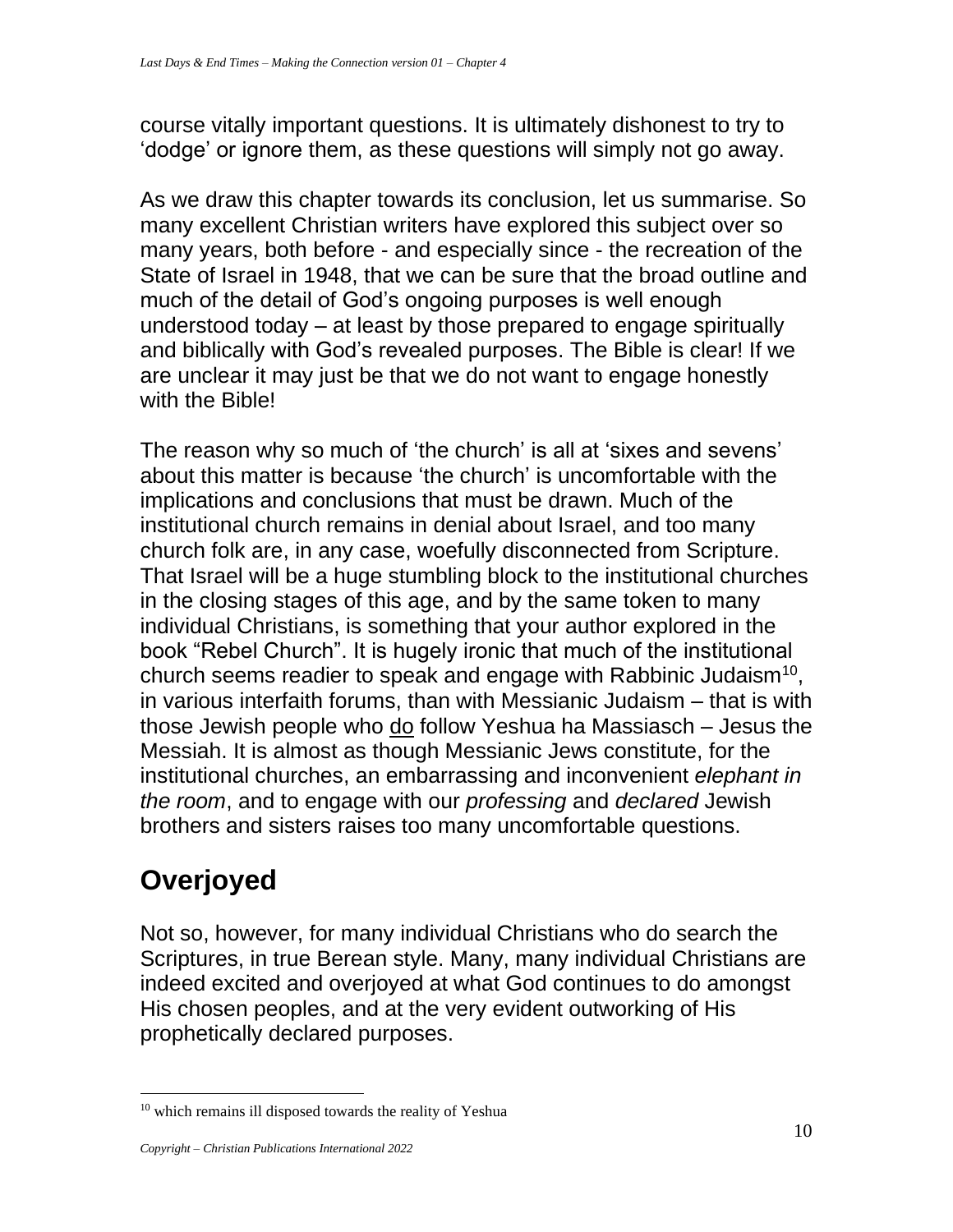We will conclude with one obvious and (we would argue) undeniable truth. In the book of Zechariah, written during the Babylonian captivity and anticipating a future return to Israel, God gives to His prophet a vision of the future which, in all likelihood, Zechariah himself did not fully understand. Chapters 12 to 14 of Zechariah look far into the future, beyond Israel's contemporary problems in exile, to a certain "day". In these chapters the phrase "on that day" is used some fifteen times, and points towards a future marked by the security of God's People, as a People finally and definitively cleansed by the Lord. Whilst some people of the Replacement/Fulfillment hermeneutic may consider that this is all somehow fulfilled in and through "the church", this is a view that is hard to sustain when confronted with the specific terms of the prophecy itself.

As we have already asked in our Table above, in Zechariah chapter 12 verse 2 God declares "**Look! I will make Jerusalem a cup that causes staggering for the peoples who surround the city**". Today we might ask, precisely who surrounds Jerusalem? Is it "just" the Jordanians, Syrians and Egyptians? Or is it the entire World that surrounds Jerusalem, figuratively in the shape of its United Nations Organisation? The World has decided that Jerusalem as a city must be divided, with half "allowed" to Israel and half given to "the Palestinians". Whether this will happen in practice remains to be seen, but to divide this city is very much the World's agenda. No alternative possibility is today entertained – in particular that Eretz Israel should have the ancient city as its recognized capital.

In Zechariah 13 verse 3 God declares that *on that day* He will "**make Jerusalem a heavy stone for all the peoples. All who try to lift it will injure themselves severely when the nations of the world gather against her**". The dividing of Jerusalem may have been allowed by God during Israel's near 1900 year exile from her lands, but it seems that God has decreed that Jerusalem must be reserved for his Chosen People when they return.

And therein lies the rub! They *have* returned, and the time of the Gentiles has run its course (as Jesus said it would<sup>11</sup> – see Luke 21:24

 $11$  In [Luke 21:24,](https://biblia.com/bible/esv/Luke%2021.24) Jesus speaks of future events including the destruction of Jerusalem and His return. He says that "Jerusalem will be trampled underfoot by the Gentiles, until the times of the Gentiles are fulfilled" (ESV). A similar phrase is found in [Romans 11:25,](https://biblia.com/bible/esv/Rom%2011.25) where the Apostle Paul says, "A partial hardening has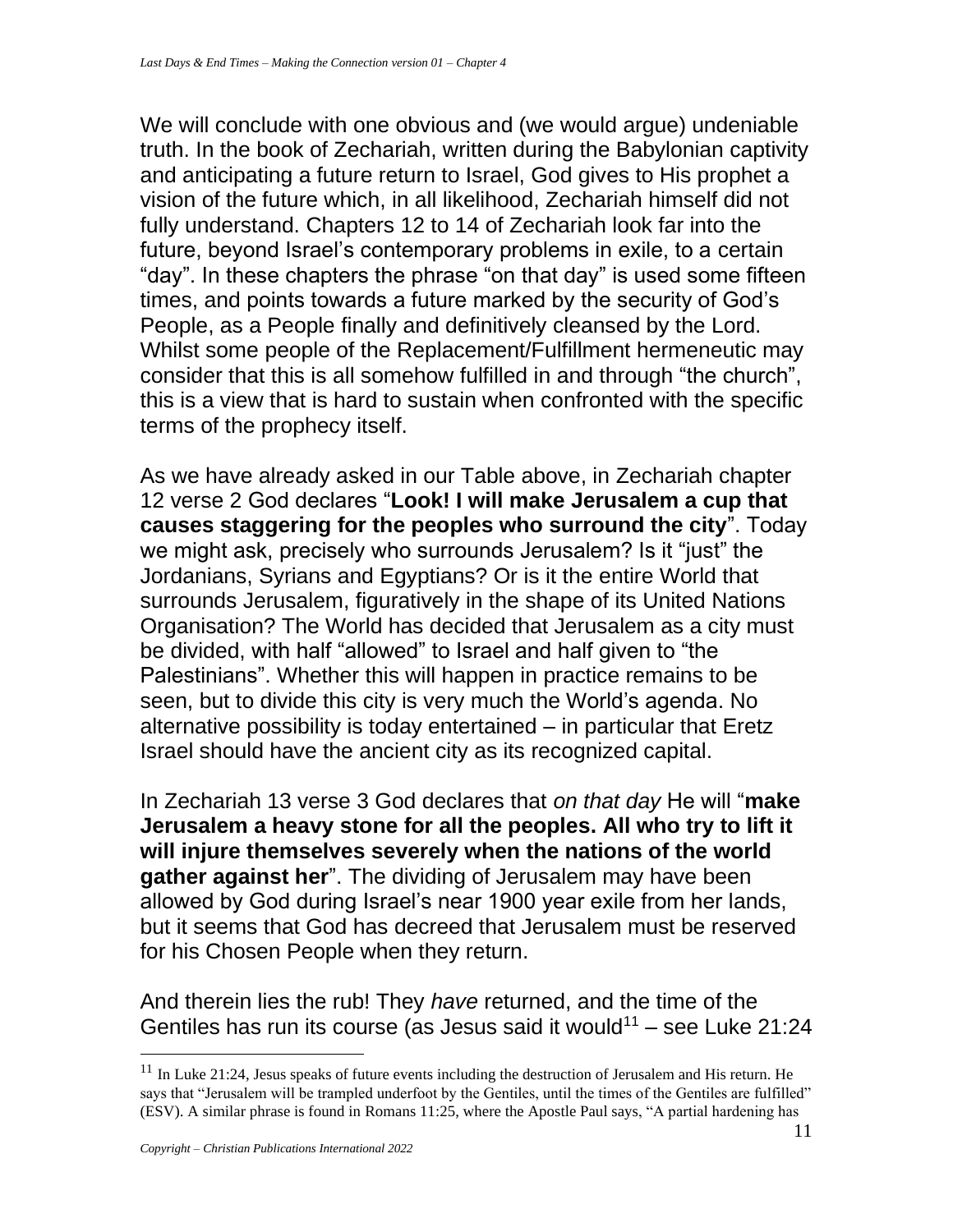(also Romans 11:25)). Yet the World has declared its opposition to Eretz Israel – directly – and therefore to God's purposes for Jerusalem. We must come back to that term "the World" as we defined it above – all that mass of Mankind ill-disposed to its Creator God and living in opposition to His purposes. It is not only the political machinery of the World that opposes Israel, it is also popularly that mass of Mankind. Every attempt to impose a 'peace' upon Israel has foundered, and those politicians and pundits who seek to impose such a 'peace' seem to be unseated relatively quickly. Elsewhere God has declared "**those who bless you I will bless; those who curse you I will curse**" (Genesis 12:3). In this God was speaking directly to Abraham, but God's promise has long been understood to reflect His eternal purposes for Israel. Can today's multiple and multiplying global woes and uncertainties be explained, at least in part, by the World's attempt to curse Israel?

Zechariah chapter 14 tells us that the world will rise up against Jerusalem. Whilst some Bible commentators tell us that the fulfillment of this prophecy lies in the past, there are two powerful objections to this idea: (1) when read in the context of the entire prophecy across chapters 12 to 14, it is clear this lies yet in the future as part of the End time scenario. And (2) the world collectively has never in history *combined* to 'rise up' against Jerusalem. Taken literally then, this must lie still in the future. Today we can indeed see a time on our political horizons when, through the institution that Men call their "United Nations", the World will indeed 'rise up' in the way prophesied by Zechariah, whether politically, militarily, or both.

Finally we turn to the prophet Joel, who also prophesied in the context of the Babylonian captivity of Israel. Whilst his message is directly to the people in exile, indirectly it is for us, as again we must comment that it has not yet been fulfilled in its entirety: "**For behold, in those days and at that time, when I restore the fortunes of Judah and Jerusalem, I will gather all the nations and bring them down to the Valley of Jehoshaphat. And I will enter into judgment with them there, on behalf of my people and my heritage Israel, because they have scattered them among the** 

come upon Israel, until the fullness of the Gentiles has come in" (ESV). See David Pawson, "Israel in the New Testament" for a full exploration of this subject.